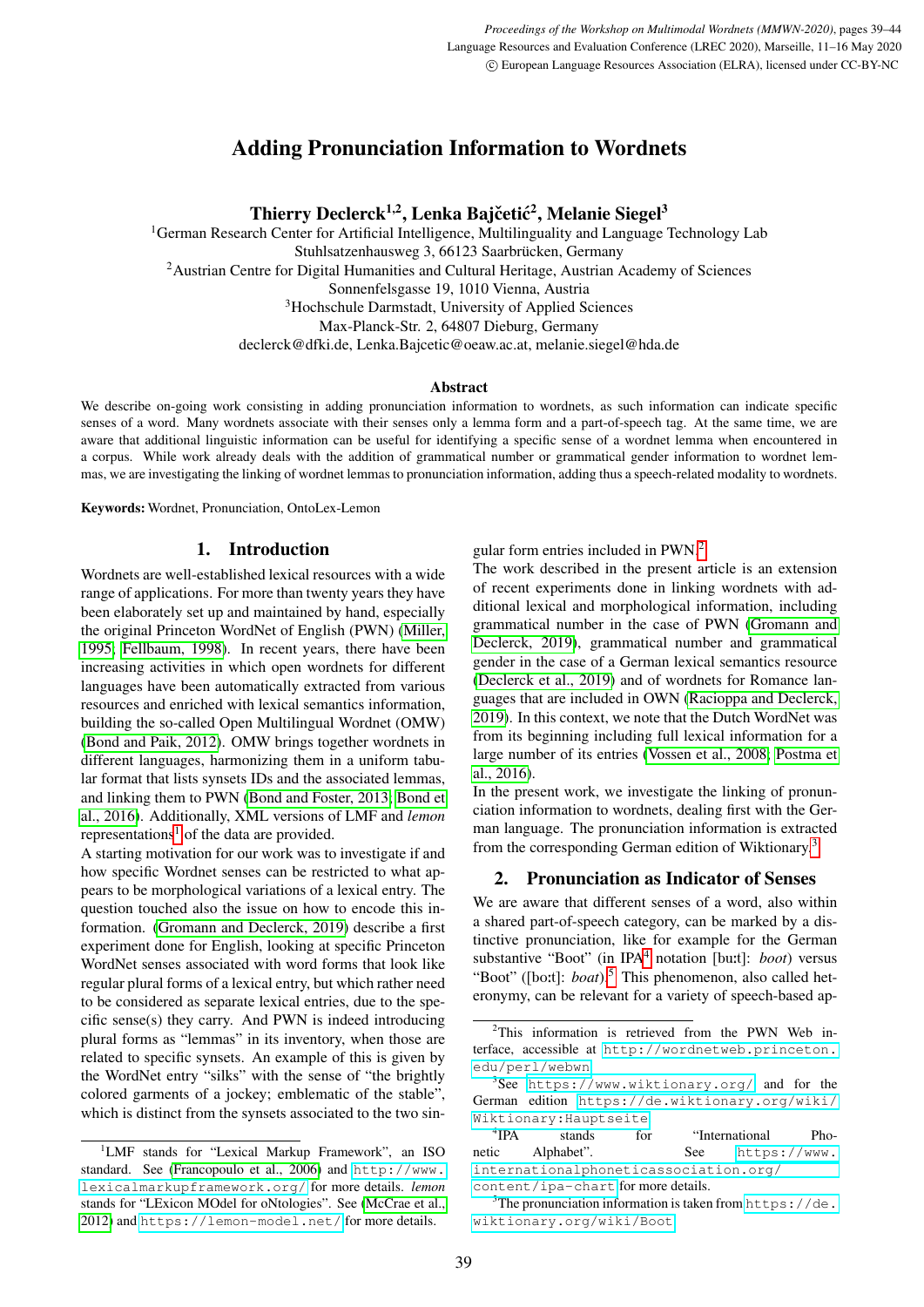plications. Therefore, this type of information should be added to wordnets, so that they can help to disambiguate words in spoken utterances.

We need to make this linking of Wordnet entries to pronunciation information explicit, and for this we are adapting the approach described in [\(Racioppa and Declerck, 2019\)](#page-5-1), and which is dealing with the linking of Wordnet lemmas to morphological information. We thus again chose the OntoLex-Lemon model [\(Cimiano et al., 2016\)](#page-4-8)<sup>[6](#page-1-0)</sup> as the representation formalism, since this model has proven to be able to accommodate both "classical" lexicographic descriptions [\(McCrae et al., 2017\)](#page-4-9) as well as lexical semantics networks like wordnets [\(McCrae et al., 2014\)](#page-4-10).

In the next sections, we give first some background description on the extraction of pronunciation information from Wiktionary sources. We continue with a section on OntoLex-Lemon, followed by a section that describes how OntoLex-Lemon supports the linking of lemmas in wordnets resources to pronunciation information.

## 3. Extracting Pronunciation Data from Wiktionary

It has been shown that the access and use of Wiktionary can be helpful in a series of Natural Language Processing (NLP) applications. [\(Kirov et al., 2016\)](#page-4-11), for example, describe work to extract and standardize data contained in Wiktionary and to make it available for a range of NLP tasks, while the authors focus on extracting and normalizing a huge number of inflectional paradigms across a large selection of languages. This effort contributed to the creation of the UniMorph data ([http://unimorph.](http://unimorph.org/) [org/](http://unimorph.org/)). The UniMorph project was focusing on (scraping) the HTML representation of Wiktionary (mostly the English version, but also looking at other language editions). [\(Metheniti and Neumann, 2018\)](#page-4-12) and [\(Metheniti and Neu](#page-5-4)[mann, 2020\)](#page-5-4) describe a related approach, but making use of a combination of the HTML pages and the underlying XML dump of the English edition of Wiktionary, which is covering also 4,050 other languages, some of them with a very low number of entries.[7](#page-1-1) The English edition of Wiktionary has of today a number of 6,262,000 pages, whereas 734,130 pages are dealing with English words.

BabelNet<sup>[8](#page-1-2)</sup> is also integrating Witkionary data,<sup>[9](#page-1-3)</sup> with a focus on sense information, in order to support, among others, word sense disambiguation and tasks dealing with word similarity and sense clustering [\(Camacho-Collados et al.,](#page-4-13) [2016\)](#page-4-13).

Many language specific editions of Wiktionary contain also pronunciation information, mostly encoded with the help of the IPA notation. [\(Jouvet et al., 2011\)](#page-4-14) show that pronunciation information encoded in (the French edition of) Wiktionary can be "used efficiently for building a pronunciation lexicon for a speech transcription system". [\(Schlippe et al.,](#page-5-6) [2010\)](#page-5-6) assess the quality of pronunciation information in Witkionary for four languages (English, French, German, and Spanish) and come to satisfying results, especially in the case of French, when it comes to the evaluation of the coverage and also to the impact on automatic speech recognition (ASR) systems, especially in the case of Spanish. Those already older studies comforted us in the opinion that extracting pronunciation information from Wiktionary can deliver a relevant source of data for our experiment consisting in equipping wordnets with pronunciation information.

## 4. Extracting Pronunciation Information from the German Edition of Wiktionary

We display in Figure [1](#page-1-4) below as an example the pronunciation information for the German substantive "Januar" (*january*) as represented in the XML dump of the German edition of Wiktionary.[10](#page-1-5) As the reader can see, the

> ${Aussprache}$ :{{IPA}} {{Lautschrift|'janua:e}} :{{Hörbeispiele}} {{Audio|De-Januar.ogg}}

<span id="page-1-4"></span>Figure 1: The Wiktionary markup encoding of the pronunciation of the German word "Januar" (*january*).

information on the pronunciation is encoded in the wiki markup language, and the element names are in German ("Aussprache" standing for *pronunciation*, "Lautschrift" for *phonetic script* and "Hörbeispiele" for *audio samples*). This means that for every language edition of Wiktionary a specific script has to be written for extracting the desired information. Also the use of the wiki markup is not consistent across language editions, so that the scripts have also to be adapted for dealing with the various templates in use in the different language editions.

A first version of our extraction program allowed us to detect a (provisional, as the extraction script can still be improved) list of 150 German substantives that have two or more pronunciations.<sup>[11](#page-1-6)</sup> We are extending this list to other categories, also looking for words belonging to more than one category, as for example "modern" (adjective, [mo'de*xn*], *modern*) versus "modern" (verb, ['mo:den], *moulder*). But this cross-categories extension is less relevant, as wordnets would anyway introduce different lemmas for a word belonging to distinct categories.

An example of a German substantive having two different pronunciations is "Vollzug", with the stress put either at the

<span id="page-1-0"></span> ${}^{6}$ See also [https://www.w3.org/2016/05/](https://www.w3.org/2016/05/ontolex/) [ontolex/](https://www.w3.org/2016/05/ontolex/) for more details.

<span id="page-1-1"></span> ${}^{7}$ A possibly tentative list of entries in the different languages contained in the English Wiktionary is given here: [https://en.wiktionary.org/wiki/Special:](https://en.wiktionary.org/wiki/Special:Statistics?action=raw) [Statistics?action=raw](https://en.wiktionary.org/wiki/Special:Statistics?action=raw).

<span id="page-1-2"></span><sup>&</sup>lt;sup>8</sup>See [\(Navigli and Ponzetto, 2010\)](#page-5-5) and [https:](https://babelnet.org/) [//babelnet.org/](https://babelnet.org/).

<span id="page-1-3"></span> $9^9$ As far as we are aware of, BabelNet integrates only the English edition of Wiktionary, but includes all the languages covered by this edition.

<span id="page-1-5"></span><sup>&</sup>lt;sup>10</sup>XML dumps of the various editions of Wiktionary are available at [https://dumps.wikimedia.org/](https://dumps.wikimedia.org/backup-index.html) [backup-index.html](https://dumps.wikimedia.org/backup-index.html).

<span id="page-1-6"></span> $11$ In parallel, we are extracting a list of German substantives that have different genders (502 entries detected) or different plural forms (440 entries detected), each with specific senses.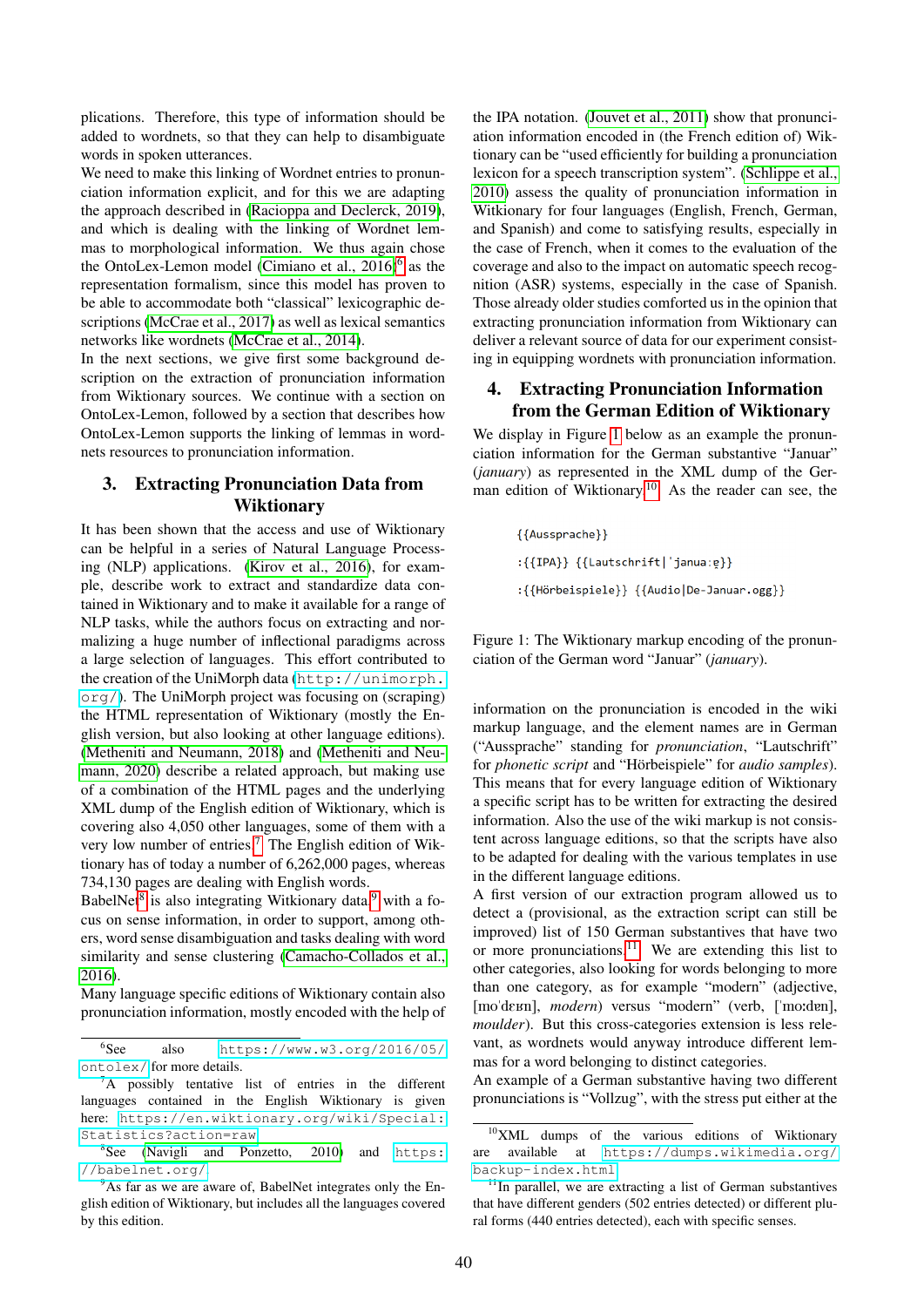beginning or at the end of the word, as shown in Figure [2](#page-2-0) and Figure [3,](#page-2-1) which are displaying screen shots from the Wiktionary page, and where the reader can see the meanings (encoded as the values of the key word "Bedeutungen") associated with the distinct pronunciations.[12](#page-2-2)

Aussprache: IPA: ['fɔl,t͡suːk] Hörbeispiele: (b) Vollzug (Info)

#### Bedeutungen:

[1] (U- oder S-)Bahn-Garnitur, welche die übliche Länge aufweist [2] Güterzug, der mit Fracht beladen ist

<span id="page-2-0"></span>Figure 2: The German word " Vollzug" in Wiktionary, with the meanings of *train set* and *charged freight train*.

Aussprache:

IPA: [fɔl't͡suːk] Hörbeispiele: (b) Vollzug (Info) Reime: -uːk

#### **Bedeutungen:**

[1] Umsetzung in die Tat, das Ausführen

[2] kurz für: Strafvollzug

<span id="page-2-1"></span>[3] Einrichtung, in der Verurteilte ihre Freiheitsstrafe absitzen

Figure 3: The German word " Vollzug" in Wiktionary, with the meanings of *execution* [1] and *enforcement*, *penal system*, *prison* [2],[3].

Our internal representation for the pronunciation information, together with the associated meanings, extracted from the XML dump of Wiktionary is displayed in Figure [4.](#page-2-3) This is the type of data to be linked to synsets for German, making use for this of the OntoLex-Lemon representation model.

```
Vollzug
  [!f01'tCsu:k!]["Umsetzung in die Tat, das Ausführen
       hasetzung in die fac, das Adsidn
       \n:3 Einrichtung, in der Verurteilter|
              Verurteilte ihre Freiheitsstrafe
              absitzen\n\n{"]
  [\, ' \, ' fol, t\capsu: k']
    ['(U- oder S-)Bahn-Garnitur, welche die
              übliche Länge aufweist
       \n:2 Güterzug, der mit Fracht beladen<br>ist\n\n{']
```
<span id="page-2-3"></span>Figure 4: Our internal representation of the extracted pronunciation information, with the associated meanings, from Wiktionary for the word "Vollzug".

### 5. OntoLex-Lemon

OntoLex-Lemon is a further development of the "Lexicon Model for Ontologies" (*lemon*) [\(McCrae et al., 2012\)](#page-4-6). Both *lemon* and the OntoLex-Lemon model, which is resulting from a W3C Community Group, $13$  were originally developed with the aim to provide a rich linguistic grounding for ontologies, meaning that the natural language expressions used in the labels, definitions or comments of ontology elements are equipped with an extensive linguistic description.[14](#page-2-5) This rich linguistic grounding includes the representation of morphological and syntactic properties of lexical entries as well as the syntax-semantics interface, i.e. the meaning of these lexical entries with respect to an ontology or to specialized vocabularies.

The main organizing unit for those linguistic descriptions is the *LexicalEntry* class, which enables the representation of morphological patterns for each entry (a multi word expression, a word or an affix). The connection of a lexical entry to an ontological entity is marked mainly by the denotes property or is mediated by the *LexicalSense* or the *LexicalConcept* classes, as this is represented in Figure [6,](#page-3-0) which displays the core module of the model.

A major difference between *lemon* and OntoLex-Lemon is that the latter includes an explicit way to encode con-ceptual hierarchies, using the SKOS<sup>[15](#page-2-6)</sup> standard. As can be seen in Figure [6,](#page-3-0) lexical entries can be linked via the *ontolex:evokes* property to such SKOS concepts, which can represent Wordnet synsets. This structure is paralleling the relation between lexical entries and ontological resources, which is implemented either directly by the *ontolex:reference* property or mediated by the instances of the *ontolex:LexicalSense* class.

As can be seen in Figure [6,](#page-3-0) there is a property called ontolex:phoneticRep which is introduced for the class ontolex:Form. This property is used in the model for representing the pronunciation information, which is thus encoded at the level of morphological forms and not at the level of lexical entries, as this is shown in Figure [5](#page-2-7) for the example entry "privacy":



<span id="page-2-7"></span>Figure 5: The graphical representation of the place of the "ontolex:phoneticRep" property in the OntoLex-Lemon model. Taken from [https://www.w3.org/2016/](https://www.w3.org/2016/05/ontolex/#forms) [05/ontolex/#forms](https://www.w3.org/2016/05/ontolex/#forms)

<span id="page-2-2"></span><sup>12</sup><https://de.wiktionary.org/wiki/Vollzug>.

<span id="page-2-4"></span><sup>13</sup>See <https://www.w3.org/2016/05/ontolex/>

<span id="page-2-6"></span><span id="page-2-5"></span><sup>&</sup>lt;sup>14</sup>See [\(McCrae et al., 2012\)](#page-4-6) and [\(Cimiano et al., 2016\)](#page-4-8).

<sup>15</sup>SKOS stands for "Simple Knowledge Organization System". SKOS provides "a model for expressing the basic structure and content of concept schemes such as thesauri, classification schemes, subject heading lists, taxonomies, folksonomies, and other similar types of controlled vocabulary" ([https://www.](https://www.w3.org/TR/skos-primer/) [w3.org/TR/skos-primer/](https://www.w3.org/TR/skos-primer/)).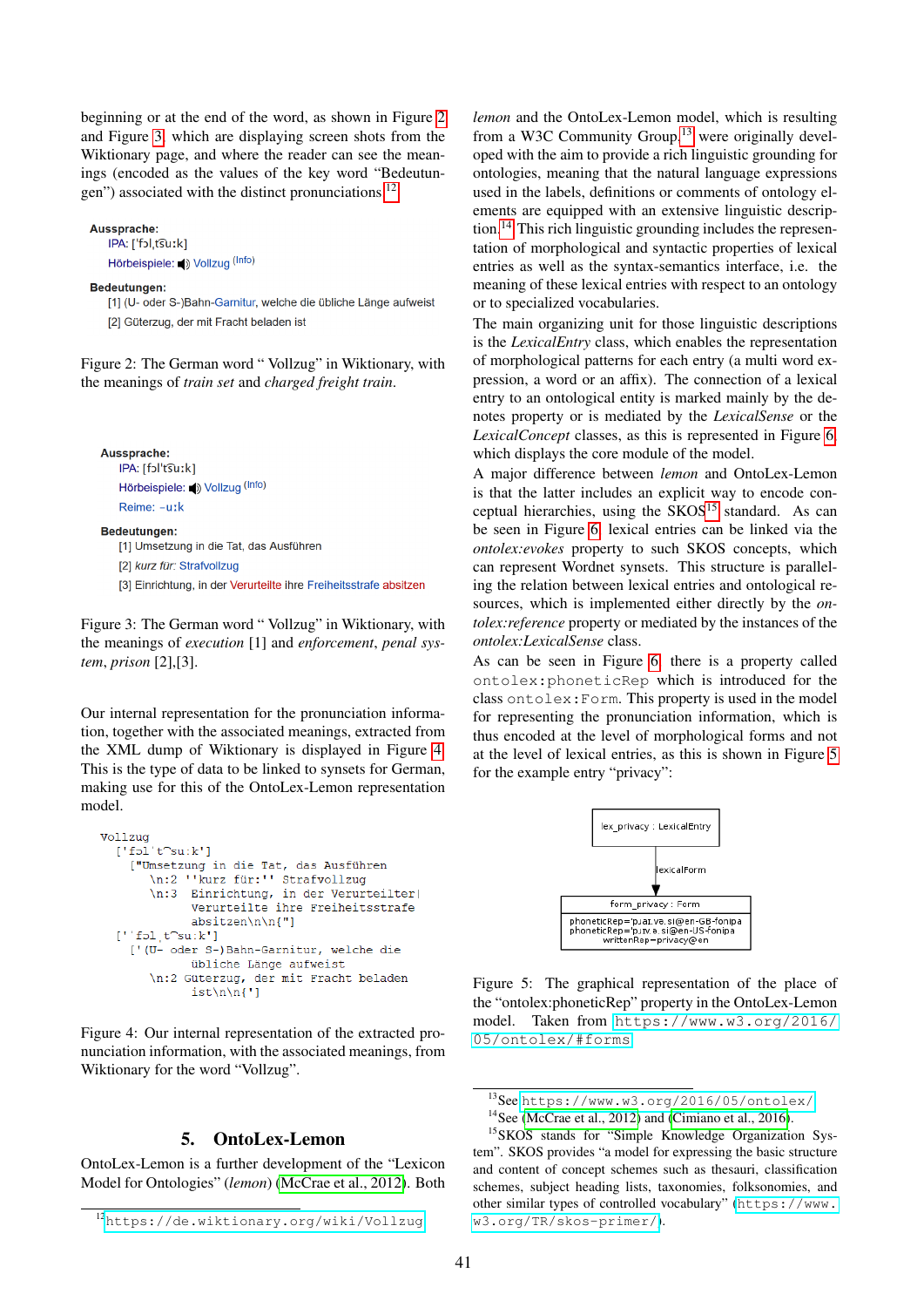More recently, OntoLex-Lemon has been used also as a de-facto standard in the field of digital lexicography and is being applied for example in the European infrastructure project ELEXIS (European Lexicographic Infrastructure). $16$ 

Our present goal is to integrate synsets, lemmas, morphological and pronunciation descriptions in the extended ontological framework specified by OntoLex-Lemon. Updating also past work on mapping some wordnets onto the former *lemon* model [\(McCrae et al., 2014\)](#page-4-10). This work was done following the guidelines $17$  for mapping Global Word-Net formats onto *lemon*-based RDF.<sup>[18](#page-3-3)</sup>



<span id="page-3-0"></span>Figure 6: The core module of OntoLex-Lemon. Graphic taken from [https://www.w3.org/2016/](https://www.w3.org/2016/05/ontolex/) [05/ontolex/](https://www.w3.org/2016/05/ontolex/).

## 6. The integrated Encoding in OntoLex-Lemon

We display in code listing [1](#page-3-4) the (still tentatve) way we can express the phonetic restriction for a sense of an OdeNet<sup>[19](#page-3-5)</sup> concept that points to the word "Vollzug".

<span id="page-3-4"></span>Listing 1: The OntoLex-Lemon representation of the OdeNet synset for the concept associated with *Vollzug* pointing to all listed entries senses and a corresponding form

```
: synset_odenet -2345-nrdf: type ontolex: Lexical Concept ;
 wn: ili ili: i41311 ;
 skos: inScheme: OdeNet ;
  ontolex: isEvokedBy: entry_w10755;
  ontolex: isEvokedBy: entry_w11251;
  ontolex: isEvokedBy: entry_w11252;
```
<span id="page-3-2"></span><span id="page-3-1"></span><sup>16</sup>See <http://www.elex.is/>formore detail.<br><sup>17</sup>See https://globalwordnet.gi

```
https://globalwordnet.github.io/
schemas/#rdf.
```

```
18RDF stands for "Resource Description Framework". See
https://www.w3.org/RDF/ for more details.
```

```
(Declerck
et al., 2019) for more info on OdeNet, a lexical semantics re-
source for German. The original resource (still under devel-
opment) can be downloaded here: https://github.com/
hdaSprachtechnologie/odenet.
```

```
ontolex: isEvokedBy: entry_w11253;
ontolex: isEvokedBy: entry_w11254;
ontolex: isEvokedBy: entry_w11255;
ontolex: isEvokedBy: entry_w11256;
ontolex: isEvokedBy: entry_w11257;
ontolex: isEvokedBy: entry_w11258 ;
ontolex: isEvokedBy: entry_w11259;
ontolex: isEvokedBy: entry_w11260;
ontolex: isEvokedBy: entry_w7091;
ontolex : lexicalized Sense
              : sense_w 10755_2345-n;
ontolex : lexicalized Sense
              : sense_w 11251_2345-n ;
ontolex : lexicalized Sense
              : sense_w11252_2345-n;
ontolex : lexicalized Sense
              : sense_w 11253_2345-n;
ontolex : lexicalized Sense
               : sense_w11254_2345-n;
onto lex : lexicalized Sense
                : sense_w 11255_2345-n ;
ontolex : lexicalized Sense
                : sense_w 11256_2345-n ;
ontolex : lexicalized Sense
                : sense_w 11257_2345−n :
ontolex : lexicalized Sense
                : sense_w11258_2345-n;
ontolex : lexicalized Sense
                : sense_w11259_2345-n ;
onto lex : lexicalized Sense
                : sense_w 11260_2345-n ;
ontolex : lexicalized Sense
                : sense_w7091_2345-n ;
```

```
: entry_w 11258
  rdf: type ontolex: Word ;
  wn: partOfSpeech wn: noun;
  ontolex: canonicalForm : form_w11258 ;
  ontolex : evokes : synset_odenet -2345-n;
  ontolex : evokes : synset_odenet -3815-n ;
  ontolex: sense : sense_w11258-2345-n;
  ontolex: sense : sense_w11258_3815-n;
.
```

```
: sense_w 11258_2345-n
  rdf: type ontolex: Lexical Sense ;
  ontolex: is Lexicalized Sense Of
                   : synset_odenet -2345-n;
  ontolex: is Sense Of : entry_w11258 ;
  l e x i c o g : r e s t r i c t e d T o
          : form \lfloor w \rfloor 1258 Restriction -2.
.
```
 $:$  form\_w11258 rdf: type ontolex: Form ; ontolex: writtenRep "Vollzug"@de ;

```
: form \lfloor w \rfloor 1258 \lfloor Restriction \lfloor 2rdf: type ontolex: Form ;
   ontolex: phoneticRep "vollZUG"@de ;
```
The most important part of this encoding is the property lexicog:restrictedTo added to the one Lex-

.

.

.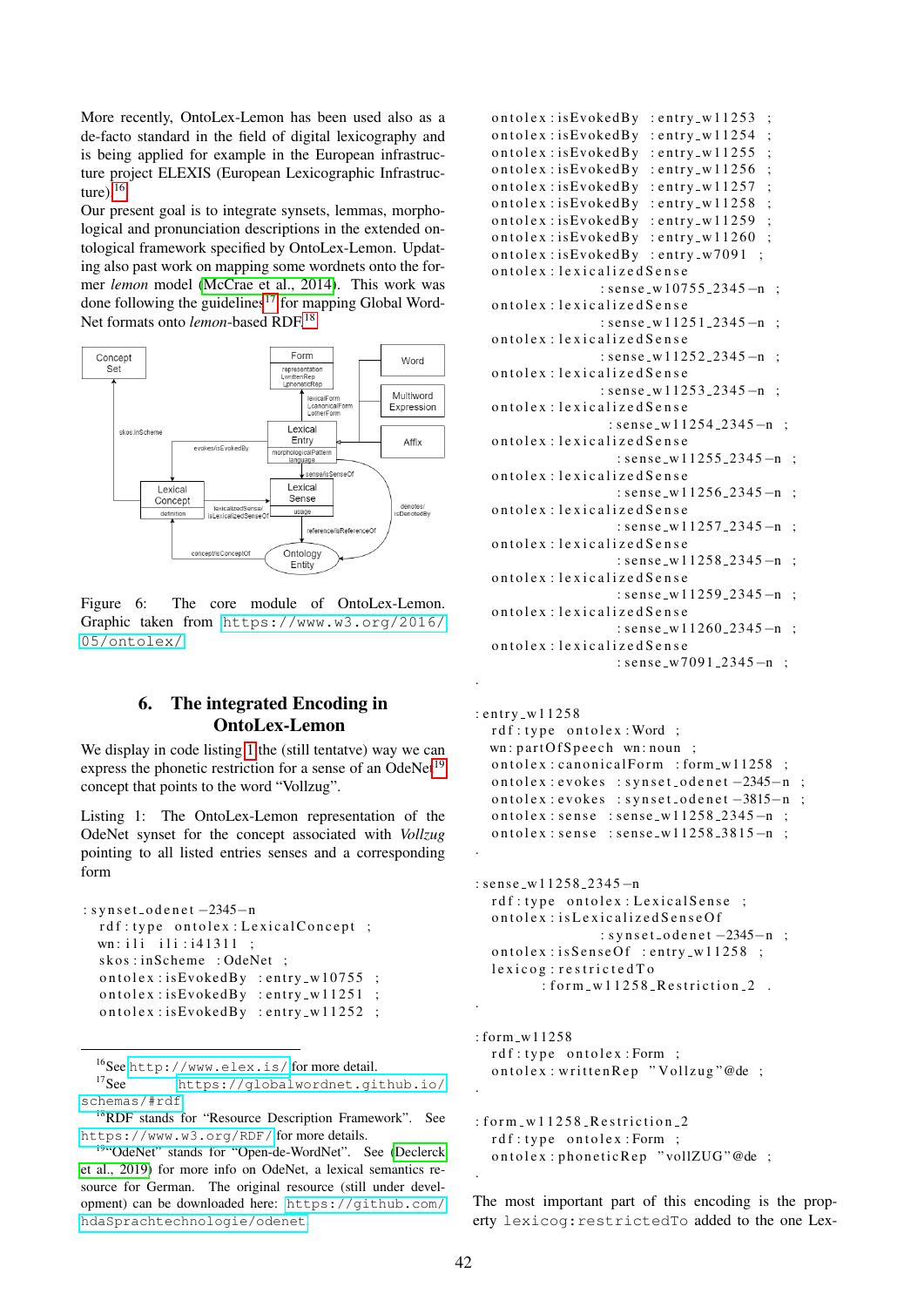icalSense that is relevant in our case. This property has been defined in a recent extension to the core module of OntoLex-Lemon: the "lexicog" module, which has been developed for covering specific aspects of Lexicography.<sup>[20](#page-4-15)</sup> We then introduce a specific object called "form\_w11258\_Restriction\_2", which encodes for the :form w11258 the special case of the second pronunciation for "Vollzug", as displayed in Figure  $3<sup>21</sup>$  $3<sup>21</sup>$  $3<sup>21</sup>$  This way we can not only add pronunciation information to wordnets, but also express the restriction that a specific meaning is dependant on a specific pronunciation.

### 7. Conclusion

We described work in progress consisting in adding pronunciation information to wordnets, as this information can be very relevant in making wordnets usable for sense disambiguation in speech applications. Using for this purpose the OntoLex-Lemon model allows us not only to encode this linking from original wordnets to pronunciation information extracted from Wiktionary dictionaries, but this supports also the possibility to express restrictions on senses, stating that a specific sense can be only selected in case a specific pronunciation is given.

### 8. Acknowledgements

This paper is supported by the Horizon 2020 research and innovation programme with the projects Prêt-à-LLOD (grant agreement no. 825182) and ELEXIS (grant agreeement no. 731015). It is also partially based upon work from COST Action CA18209 - NexusLinguarum "European network for Web-centred linguistic data science". We also thank the anonymous reviewers for their helpful comments.

### 9. Bibliographical References

- <span id="page-4-2"></span>Bond, F. and Foster, R. (2013). Linking and extending an open multilingual wordnet. In *ACL (1)*, pages 1352– 1362.
- <span id="page-4-1"></span>Bond, F. and Paik, K. (2012). A survey of wordnets and their licenses. *Small*, 8(4):5.
- <span id="page-4-3"></span>Bond, F., Vossen, P., McCrae, J. P., and Fellbaum, C. (2016). Cili: the collaborative interlingual index. In *Proceedings of the Global WordNet Conference*, volume 2016.
- <span id="page-4-17"></span>Bosque-Gil, J., Lonke, D., Gracia, J., and Kernerman, I. (2019). Validating the OntoLex-lemon lexicography module with K Dictionaries' multilingual data. In *Electronic lexicography in the 21st century. Proceedings of the eLex 2019 conference.*, pages 726–746, Brno, Czech Republic, October. Lexical Computing CZ s.r.o.,.
- <span id="page-4-13"></span>Camacho-Collados, J., Pilehvar, M. T., and Navigli, R. (2016). Nasari: Integrating explicit knowledge and corpus statistics for a multilingual representation of concepts and entities. *Artificial Intelligence*, 240:36–64.
- <span id="page-4-8"></span>Cimiano, P., McCrae, J. P., and Buitelaar, P. (2016). Lexicon Model for Ontologies: Community Report.
- <span id="page-4-7"></span>Declerck, T., Siegel, M., and Gromann, D. (2019). Ontolex-lemon as a possible bridge between wordnets and full lexical descriptions. In Christiane Fellbaum, et al., editors, *Proceedings of the Tenth Global Wordnet Conference*, pages 264–271, wyb. Stanisława Wyspiańskiego 27 50-370 Wrocław Poland, 7. Oficyna Wydawnicza Politechniki Wrocławskiej, Oficyna Wydawnicza Politechniki Wrocławskiej.
- <span id="page-4-0"></span>Christiane Fellbaum, editor. (1998). *WordNet: An Electronic Lexical Database*. Language, Speech, and Communication. MIT Press, Cambridge, MA.
- <span id="page-4-5"></span>Francopoulo, G., George, M., Calzolari, N., Monachini, M., Bel, N., Pet, M., and Soria, C. (2006). Lexical markup framework (lmf). In *International Conference on Language Resources and Evaluation-LREC 2006*, page 5.
- <span id="page-4-4"></span>Gromann, D. and Declerck, T. (2019). Towards the detection and formal representation of semantic shifts in inflectional morphology. In Maria Eskevich, et al., editors, *2nd Conference on Language, Data and Knowledge (LDK)*, volume 70 of *OpenAccess Series in Informatics (OASIcs)*, pages 21:1–21:15. Schloss Dagstuhl–Leibniz-Zentrum fuer Informatik, 5.
- <span id="page-4-14"></span>Jouvet, D., Fohr, D., and Illina, I. (2011). Building a Pronunciation Lexicon for a Speech Transcription System from Wiktionary Pronunciations only. In *XIV International Conference "Speech and Computer" (SPECOM'2011)*, Kazan, Russia, September.
- <span id="page-4-11"></span>Kirov, C., Sylak-Glassman, J., Que, R., and Yarowsky, D. (2016). Very-large scale parsing and normalization of wiktionary morphological paradigms. In Nicoletta Calzolari (Conference Chair), et al., editors, *Proceedings of the Tenth International Conference on Language Resources and Evaluation (LREC 2016)*, Paris, France, may. European Language Resources Association (ELRA).
- <span id="page-4-6"></span>McCrae, J., de Cea, G. A., Buitelaar, P., Cimiano, P., Declerck, T., Gómez-Pérez, A., Gracia, J., Hollink, L., Montiel-Ponsoda, E., Spohr, D., and Wunner, T. (2012). Interchanging lexical resources on the Semantic Web. *Language Resources and Evaluation*, 46(6):701–709.
- <span id="page-4-10"></span>McCrae, J. P., Fellbaum, C., and Cimiano, P. (2014). Publishing and linking wordnet using lemon and rdf. In *Proceedings of the 3 rd Workshop on Linked Data in Linguistics*.
- <span id="page-4-9"></span>McCrae, J. P., Buitelaar, P., and Cimiano, P. (2017). The OntoLex-Lemon Model: Development and Applications. In Iztok Kosem, et al., editors, *Proceedings of eLex* 2017, pages 587–597. INT, Trojína and Lexical Computing, Lexical Computing CZ s.r.o., 9.
- <span id="page-4-12"></span>Metheniti, E. and Neumann, G. (2018). Wikinflection: Massive semi-supervised generation of multilingual inflectional corpus from wiktionary. In *Proceedings of the 17th International Workshop on Treebanks and Linguistic Theories (TLT 2018)*, Linköping Electronic Conference Proceedings. Linköping University Electronic Press, Linköpings universitet, 12.

<span id="page-4-15"></span><sup>20</sup>See <https://www.w3.org/2019/09/lexicog/> and [\(Bosque-Gil et al., 2019\)](#page-4-17) for more details.

<span id="page-4-16"></span> $21$ We mark with capital letters the fact that the stress is on the second part of the word.